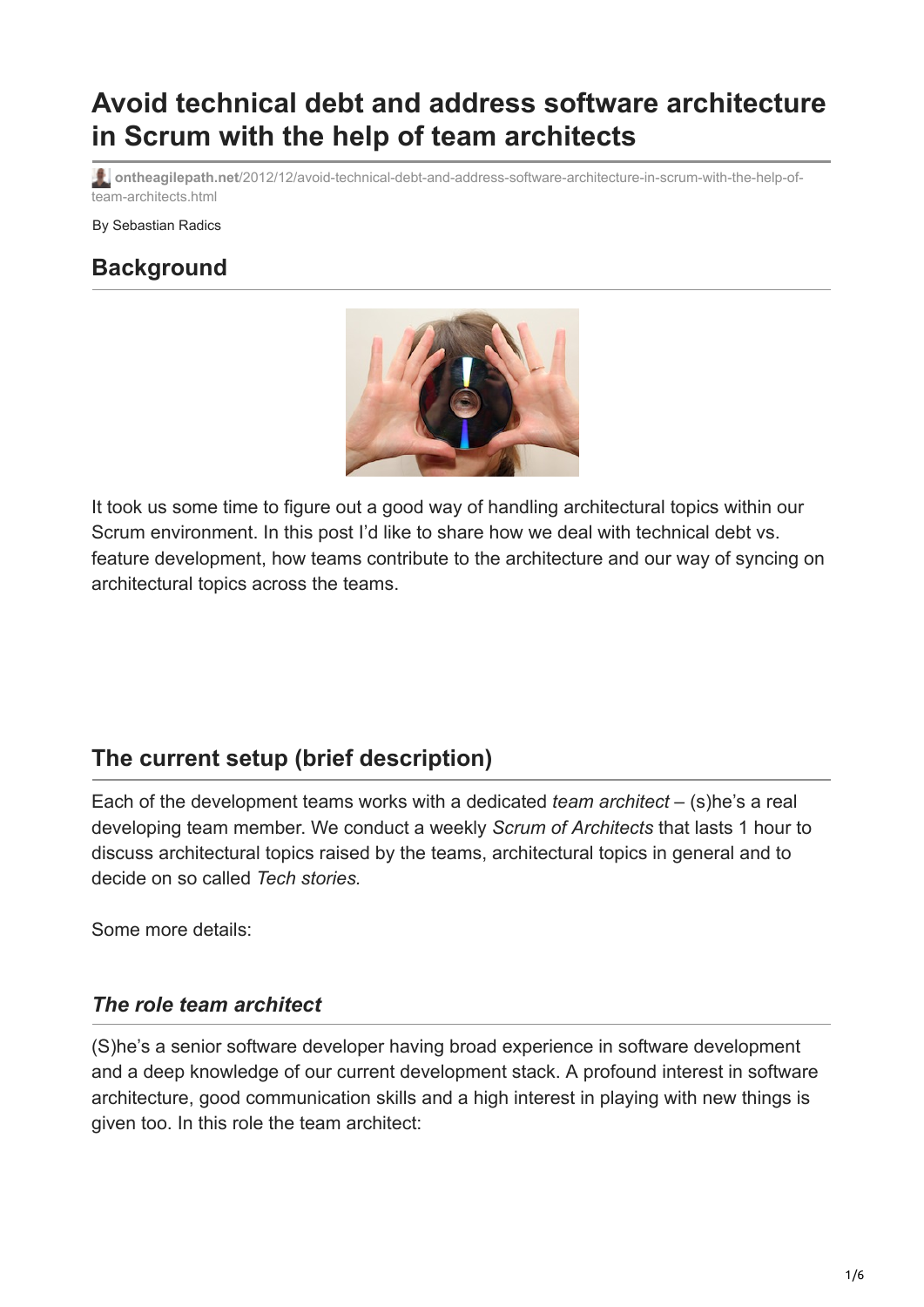

- quides and supports the team creating software designs and revising existing ones by suggesting possible refactoring or redesign necessities.
- enables decision making on architectural questions in the team and across teams
	- by sketching a design in the sprint planning and/or as sprint preparation + during the sprint
	- being involved in all architectural discussions
- plays an active role in code reviews
- fosters sync on architectural topics across teams
- creates and fosters approval for tech stories raised by the team
- supports the product owner in pre analysis of stories, defining business values and priorities for tech stories
- still helps developing important software parts (to stay in touch with the code and to see architectural areas)

To make it more transparent – the team decides on the solution and the team architect acts as an enabler towards finding the best solution. When an architectural decision needs to be made (s)he takes the responsibility.

#### *What about tech stories?*

It's a construct to distinguish business stories and stories related to technical improvements already by name. In the beginning we tried to "hide" efforts to refactor or redesign behind business stories – but it lead to much confusion for the product owner and later for the team too, as it was not really obvious why a story was estimated that high, especially compared to a similar story regarding functionality.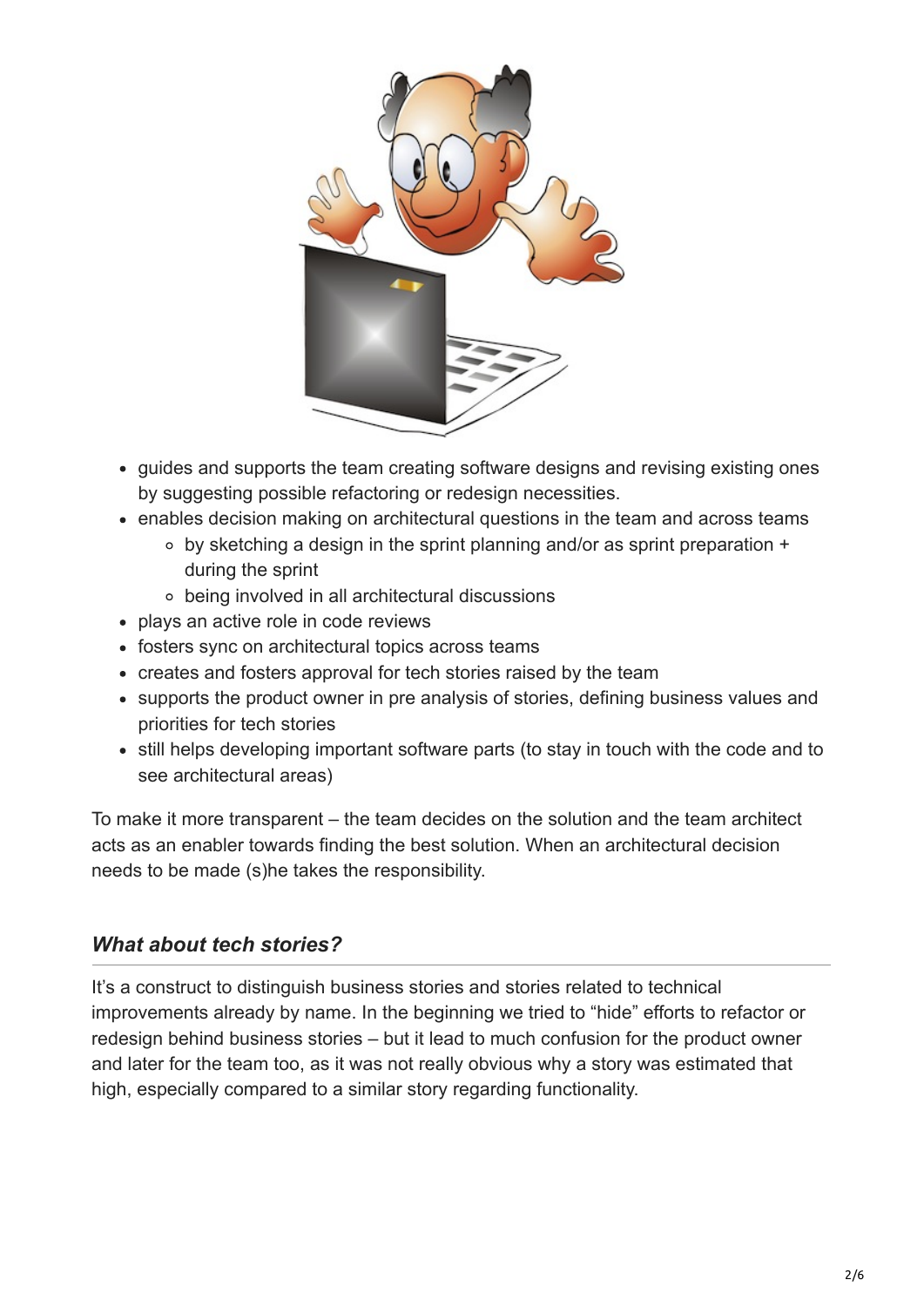

In addition we learned that the a product owner does not have the deep technical understanding to create these stories and make priority decisions on it.

Tech stories emerge out of the teams as they see a necessary refactoring, redesign or technical improvement (e.g. Java version upgrade). Often it's discovered during a sprint when taking an implementation step and discovering something new (especially in legacy areas without a deep up front analysis).

Making refactoring or redesign too fast and without questioning the benefit and best way of doing it and especially under the umbrella of a sprint commitment leads to a hurry. We avoid the hurry by taking a deep breath and creating a tech story for it. Beside the description what the tech story is about the team architect has to add a business context (why is it worth doing this story) and a rough first estimation (is it a tiny, small, medium or large one). The business context helps to "compete" with the business stories and gives the product owner a better changes to put it a the right place in the product backlog.

Tech stories have an own lifecycle – that looks as following:

#### **Tech story lifecycle**

- 1. The team architect or the chief architect creates a tech story and adds it to the tech story backlog (an own backlog for all tech stories – see it as an incubator before a tech story is allowed to go into the product backlog for a team)
- 2. The tech story is checked by an approval team if necessary changed and finally approved or rejected (based on discussion).
- 3. It's decided what team could implement the tech story (mostly tech stories come from a team – this way the assigning is obvious)
- 4. An approved story is added to the teams product backlog.
- 5. The product owner and team architect decide on the priority.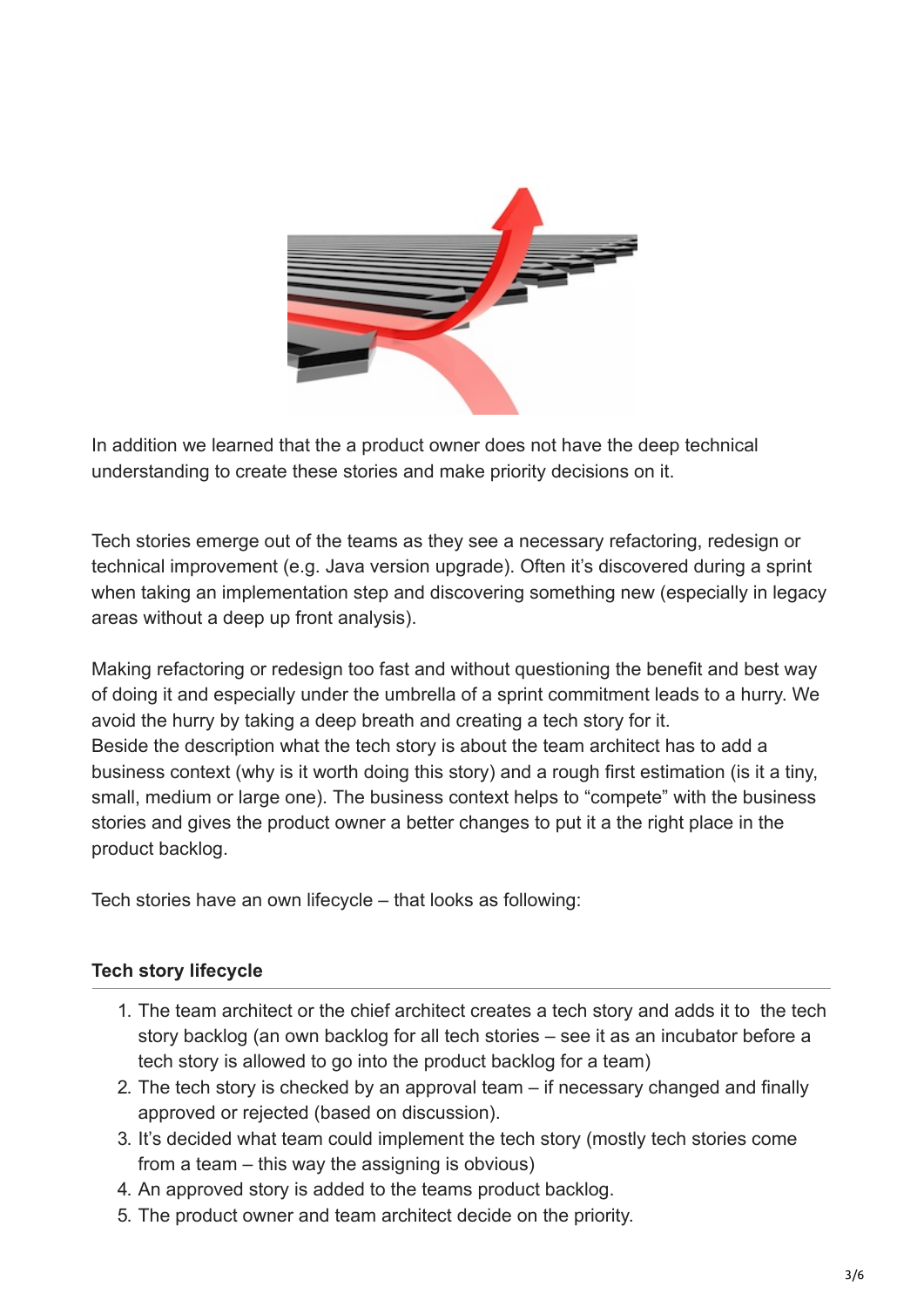- 6. The tech story is estimated in the next backlog grooming session and the priority gets adjusted with the new information.
- 7. A tech stories goes in a sprint when it's the next story to pick up from the product backlog. The team architect helps the team to understand the background and moderates this part in sprint planning I+II
- 8. The implementation gets reviewed by the team architect and for bigger stories in the Scrum of Architects.

### *The Scrum of Architects meeting*

Purpose of this weekly meeting is:

- to discuss architecture topics raised by the teams or raised from the chief architect or tech lead
	- o it ensures a tech sync across the teams
	- common tech impediments get visible
	- $\circ$  it hinders having more than one team working on the same topic without knowing it
- have a tech story backlog grooming and approve/reject/request for change on not yet considered tech stories (the story creator explains the background in details – it's like selling the story)



In our context its scheduled weekly for one hour and is moderated by the chief architect. Attendees are – all team architects, our chief software architect and our CTO.

To ensure an good information flow regarding decisions and outcomes the meeting results are communicated by the team architects in their teams in time after the meeting (should (s)he forget it – the team will ask for the sync ;-)). In addition everyone can follow the wiki page with action points and the overview on topics discussed (by watching it). The tech story backlog is visible for everyone.

#### *Everyone can follow and contribute*

- The team has a strong voice through the team architect
- Architectural information is accessible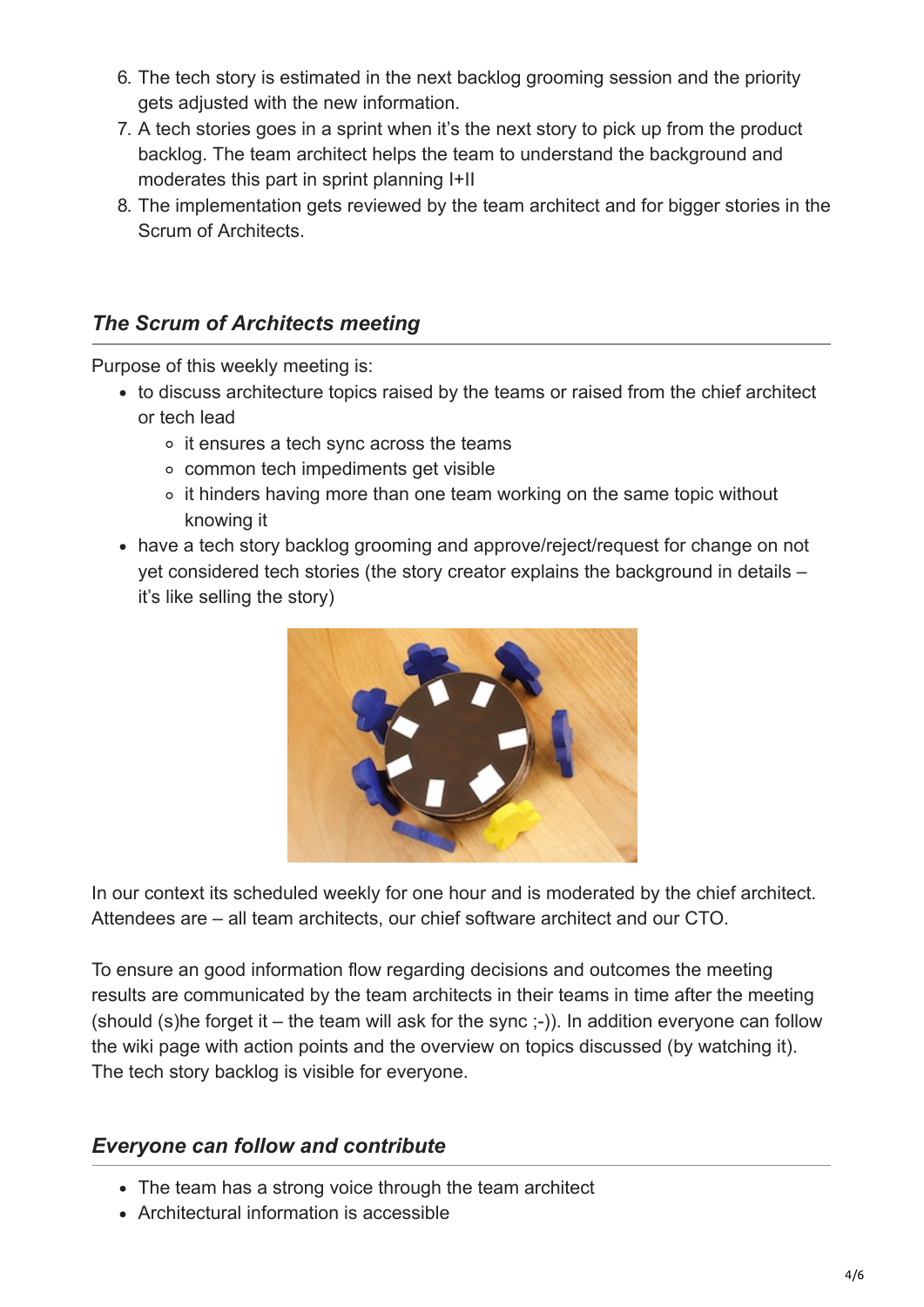- $\circ$  via the tech stories and its store the tech story backlog
- a tech blog
- public meeting minutes
- an active information sharing by the team architect
- The product owner can maintain the product backlog including tech stories with the help of the teams architect.

### **Conclusions**



The current setup enables handling technical topics and managing (better avoiding) technical debt accumulation.

It's a transparent way – as it's visible by all involved parties.

Teams have an ensured architecture focus by having the team architect among them and can contribute and take responsibility for architecture.

## **Questions**



**Whats your experience with architecture in Scrum?**